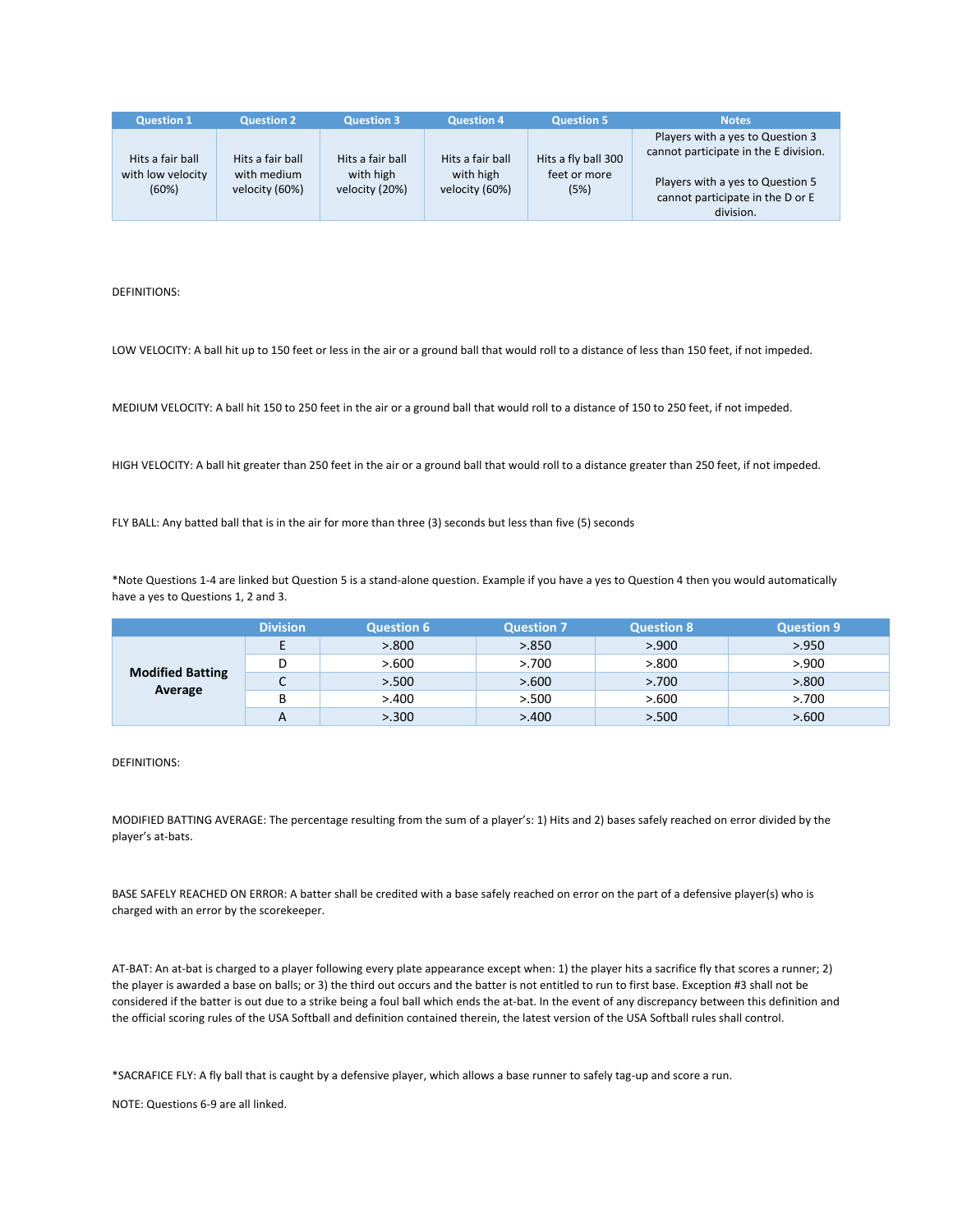|              | <b>Question 10</b>      | <b>Question 11</b>                                                                                                                   | <b>Question 12</b> | <b>Question 13</b>    | $\frac{1}{2}$                                                                                                                           | <b>Question 14</b>                                         |  |  |
|--------------|-------------------------|--------------------------------------------------------------------------------------------------------------------------------------|--------------------|-----------------------|-----------------------------------------------------------------------------------------------------------------------------------------|------------------------------------------------------------|--|--|
|              | feet) in less than:     | From a stopped standing ready position, runs from home plate to<br>first base, one base to the next, or third base to home plate (70 |                    | <b>AASE</b><br>UNNING | Runner successfully advances beyond<br>what would be expected relative to the<br>division & game situation, measured as<br>shown below. |                                                            |  |  |
| <b>SPEED</b> | 4.5 Seconds             | 4 Seconds                                                                                                                            | 3.5 Seconds        | 3 Seconds             | 1. Batter reaches first; runner goes from $1st$ to<br>3rd, 1st to home or 2nd to home.                                                  |                                                            |  |  |
|              | No percentage threshold |                                                                                                                                      |                    |                       |                                                                                                                                         | 2. Batter reaches second; runner goes from 1st<br>to home. |  |  |

\*REMINDER: There is no percentage threshold for speed questions, if a player demonstrates the skill set just one time, they are awarded that question.

\*NOTE: Questions 10‐13 are linked; Question 14 is a stand‐alone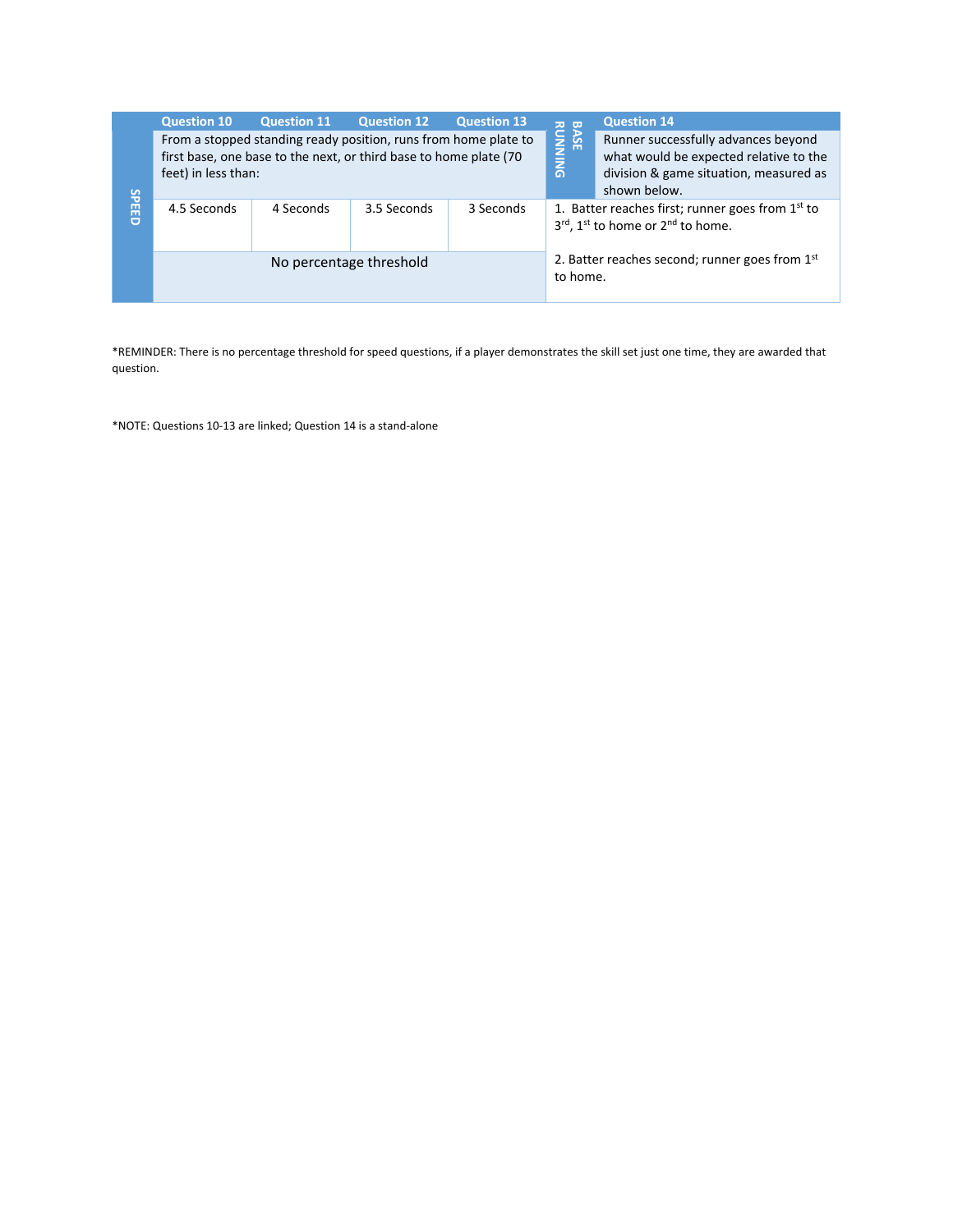| <b>Fielding</b>     | <b>Question 15</b>     | <b>Question 16</b>     | <b>Question 17</b>                                              | <b>Question 18</b>            | <b>Question 19</b>                               | <b>Question 20</b>                              | <b>Question 21</b>                                    | <b>Question 22</b>                               |
|---------------------|------------------------|------------------------|-----------------------------------------------------------------|-------------------------------|--------------------------------------------------|-------------------------------------------------|-------------------------------------------------------|--------------------------------------------------|
| (Infield)           |                        |                        |                                                                 |                               |                                                  |                                                 |                                                       |                                                  |
| Ground              | Cleanly fields a ball  | Cleanly fields a ball  | Cleanly fields a ball hit with                                  |                               |                                                  |                                                 |                                                       |                                                  |
| Ball/Line           | hit with low velocity  | hit with low velocity  | low velocity in the hole (>12                                   |                               |                                                  |                                                 |                                                       |                                                  |
| Drive Low           | directly at the        | within a few steps (9- | ft or 4-5 steps) away from the                                  |                               |                                                  |                                                 |                                                       |                                                  |
| Velocity            | player                 | 10 ft) of the player   | player.                                                         |                               |                                                  |                                                 |                                                       |                                                  |
|                     | <b>OR</b>              | <b>OR</b>              |                                                                 |                               |                                                  |                                                 |                                                       |                                                  |
|                     | Stops the ball hit     | Cleanly fields a ball  |                                                                 |                               |                                                  |                                                 |                                                       |                                                  |
|                     | with low velocity      | hit with low velocity  |                                                                 |                               |                                                  |                                                 |                                                       |                                                  |
|                     | directly at the        | directly at the        |                                                                 |                               |                                                  |                                                 |                                                       |                                                  |
|                     | pitcher                | pitcher                |                                                                 |                               |                                                  |                                                 |                                                       |                                                  |
| Ground              |                        |                        | Cleanly fields a ball hit with                                  | Cleanly fields a ball hit     | Cleanly fields a ball hit                        |                                                 |                                                       |                                                  |
| Ball/Line           |                        |                        | medium velocity directly at                                     | with medium velocity          | with medium velocity                             |                                                 |                                                       |                                                  |
| <b>Drive</b>        |                        |                        | the player                                                      | within a few steps (9-10 ft)  | in the hole (>12 ft or                           |                                                 |                                                       |                                                  |
| Medium              |                        |                        | <b>OR</b>                                                       | of the player                 | 4-5 steps) away from                             |                                                 |                                                       |                                                  |
| Velocity            |                        |                        | Stops the ball hit with                                         | <b>OR</b>                     | the player.                                      |                                                 |                                                       |                                                  |
|                     |                        |                        | medium velocity directly at                                     | Cleanly fields a ball hit     |                                                  |                                                 |                                                       |                                                  |
|                     |                        |                        | the pitcher                                                     | with medium velocity          |                                                  |                                                 |                                                       |                                                  |
|                     |                        |                        |                                                                 | directly at the pitcher       |                                                  |                                                 |                                                       |                                                  |
| Ground<br>Ball/Line |                        |                        | Stops the ball hit with high<br>velocity directly at the player | Cleanly fields a ball hit     | Stops the ball hit with                          | Cleanly fields a ball hit<br>with high velocity | Stops the ball hit with                               | Cleanly fields a ball hit                        |
| Drive High          |                        |                        |                                                                 | with high velocity directly   | high velocity within a<br>few steps (9-10 ft) of | within a few steps (9-                          | high velocity in the hole<br>$($ >12 ft or 4-5 steps) | with high velocity in the<br>hole (>12 ft or 4-5 |
|                     |                        |                        |                                                                 | at the player<br><b>OR</b>    |                                                  |                                                 |                                                       |                                                  |
| Velocity            |                        |                        |                                                                 | Stops the ball hit with high  | the player<br><b>OR</b>                          | 10 ft) of the player                            | away from the player.                                 | steps) away from the                             |
|                     |                        |                        |                                                                 | velocity directly at the      | Cleanly fields a ball hit                        |                                                 |                                                       | player.                                          |
|                     |                        |                        |                                                                 | pitcher                       | with high velocity                               |                                                 |                                                       |                                                  |
|                     |                        |                        |                                                                 |                               | directly at the pitcher                          |                                                 |                                                       |                                                  |
|                     |                        |                        |                                                                 |                               |                                                  |                                                 |                                                       |                                                  |
|                     |                        | Catches a fly ball     |                                                                 |                               | Catches a fly ball hit                           | Catches a fly ball hit                          | Catches a fly ball hit                                | Catches a fly ball hit >90                       |
| Fly Ball            | Catches a fly ball hit | within15 ft to the     | Catches a fly ball hit within 30                                | Catches a fly ball hit within | within 60 ft to the                              | within 75 ft to the                             | within 90 ft to the                                   | ft to the sides/front of                         |
|                     | directly at the        | sides/front of the     | ft to the sides/front of or 15                                  | 45 ft to the sides/front of   | sides/front of or 45 ft                          | sides/front of or 60 ft                         | sides/front of or 75 ft                               | or >75 ft behind the                             |
|                     | player.                | player.                | ft behind the player                                            | or 30 ft behind the player.   | behind the player.                               | behind the player.                              | behind the player                                     | player                                           |

| <b>Fielding</b>    | <b>Question 15</b>      | <b>Question 16</b>     | <b>Question 17</b>               | <b>Question 18</b>            | <b>Question 19</b>        | <b>Question 20</b>      | <b>Question 21</b>        | <b>Question 22</b>          |
|--------------------|-------------------------|------------------------|----------------------------------|-------------------------------|---------------------------|-------------------------|---------------------------|-----------------------------|
| (Outfield)         |                         |                        |                                  |                               |                           |                         |                           |                             |
| <b>Ground Ball</b> | Cleanly fields a ball   | Cleanly fields a ball  | Cleanly fields a ball hit with   | Cleanly fields a ball hit     | Cleanly fields a ball hit | Cleanly fields a ball   | Cleanly fields a ball hit |                             |
| Medium             | hit with medium         | hit with medium        | medium velocity within 30 ft     | with medium velocity          | with medium velocity      | hit with medium         | with medium velocity      |                             |
| Velocity           | velocity directly at    | velocity within 15 ft  | of a player.                     | within 45 ft of a player.     | within 60 ft of a player. | velocity within 75 ft   | within 90 ft of a player. |                             |
|                    | the player.             | of a player.           |                                  |                               |                           | of a player             |                           |                             |
| <b>Ground Ball</b> |                         | Cleanly fields a ball  | Cleanly fields a ball hit with   | Cleanly fields a ball hit     | Cleanly fields a ball hit | Cleanly fields a ball   | Cleanly fields a ball hit | Cleanly fields a ball hit   |
| High Velocity      |                         | hit with high          | high velocity within 15 ft of a  | with high velocity within     | with high velocity        | hit with high velocity  | with high velocity        | with high velocity within   |
|                    |                         | velocity directly at   | player.                          | 30 ft of a player.            | within 45 ft of a player. | within 60 ft of a       | within 75 ft of a player. | 90 ft of a player.          |
|                    |                         | the player.            |                                  |                               |                           | player.                 |                           |                             |
| Fly Ball           | Catches a fly ball hit  | Catches a fly ball hit | Catches a fly ball hit within 30 | Catches a fly ball hit within | Catches a fly ball hit    | Catches a fly ball hit  | Catches a fly ball hit    | Catches a fly ball hit >90  |
|                    | directly at the player. | within 15 ft to the    | ft to the sides/front of or 15   | 45 ft to the sides/front of   | within 60 ft to the       | within 75 ft to the     | within 90 ft to the       | ft to the sides/front of or |
|                    |                         | sides/front of the     | ft behind the player.            | or 30 ft behind the player.   | sides/front of or 45 ft   | sides/front of or 60 ft | sides/front of or 75 ft   | >75 ft behind the player.   |
|                    |                         | player.                |                                  |                               | behind the player.        | behind the player.      | behind the player.        |                             |

\*NOTE: Questions 15‐22 are linked